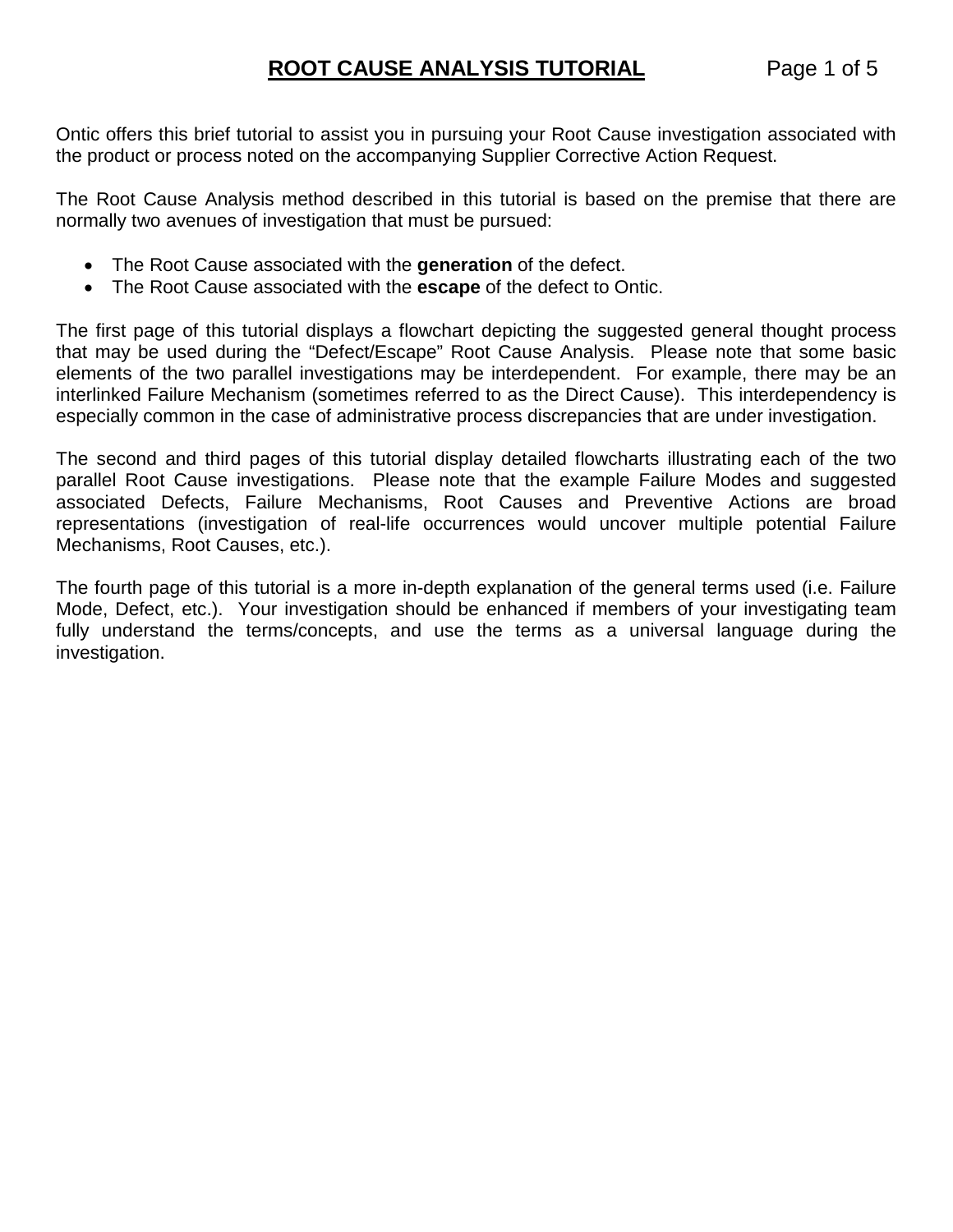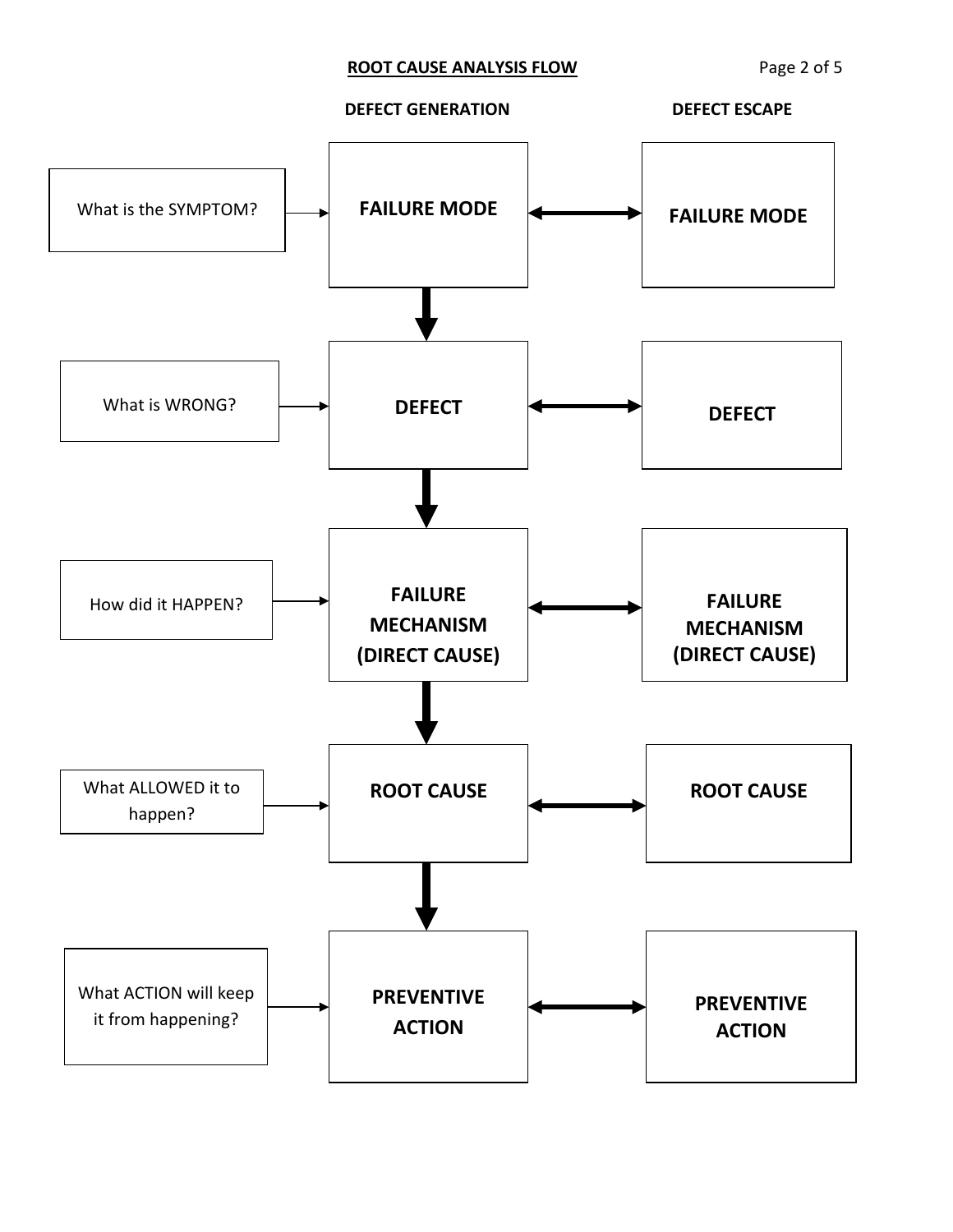#### **ROOT CAUSE ANALYSIS FLOW (GENERATION OF THE DEFECT)** Page 3 of 5

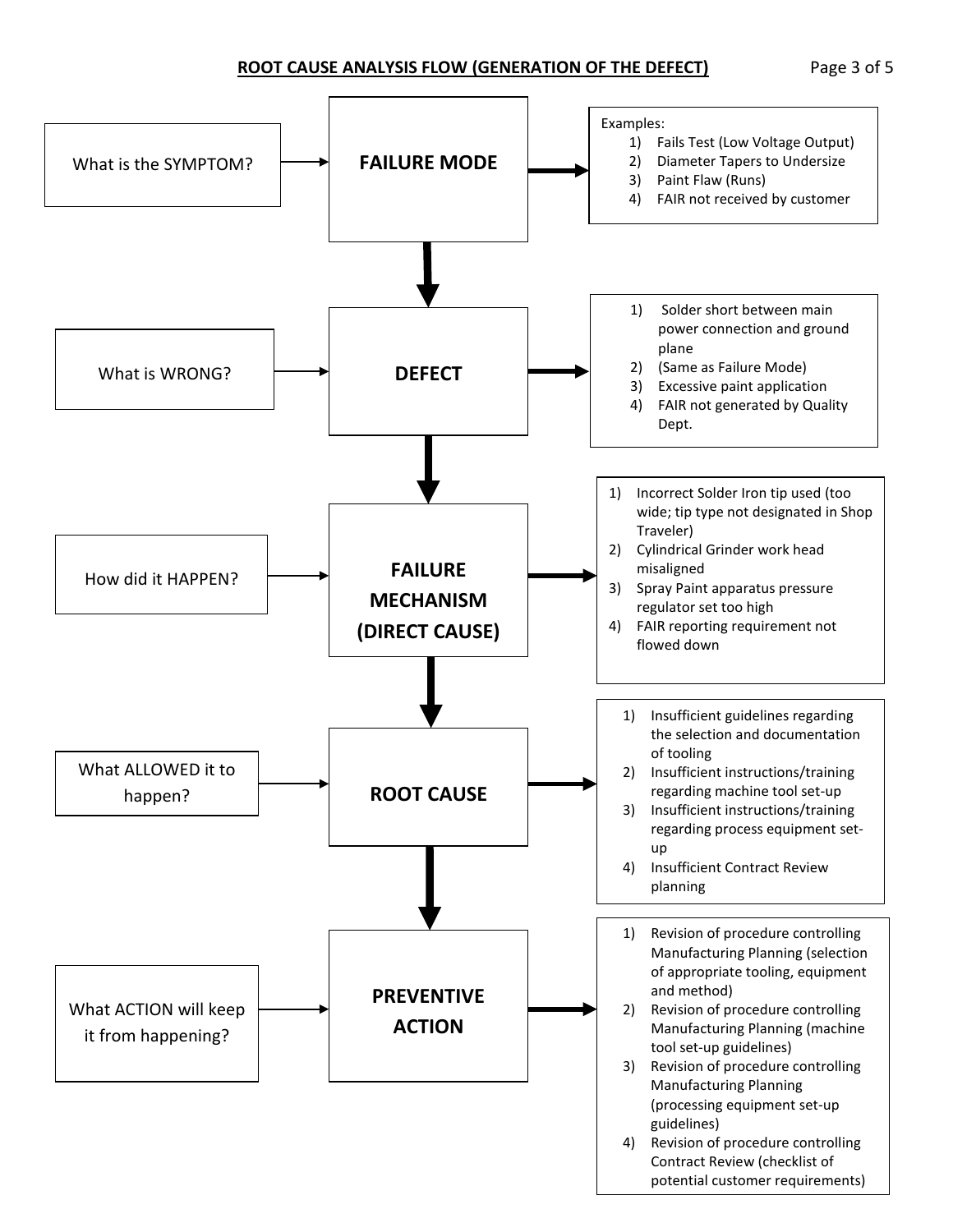#### **ROOT CAUSE ANALYSIS FLOW (ESCAPE OF THE DEFECT)** Page 4 of 5